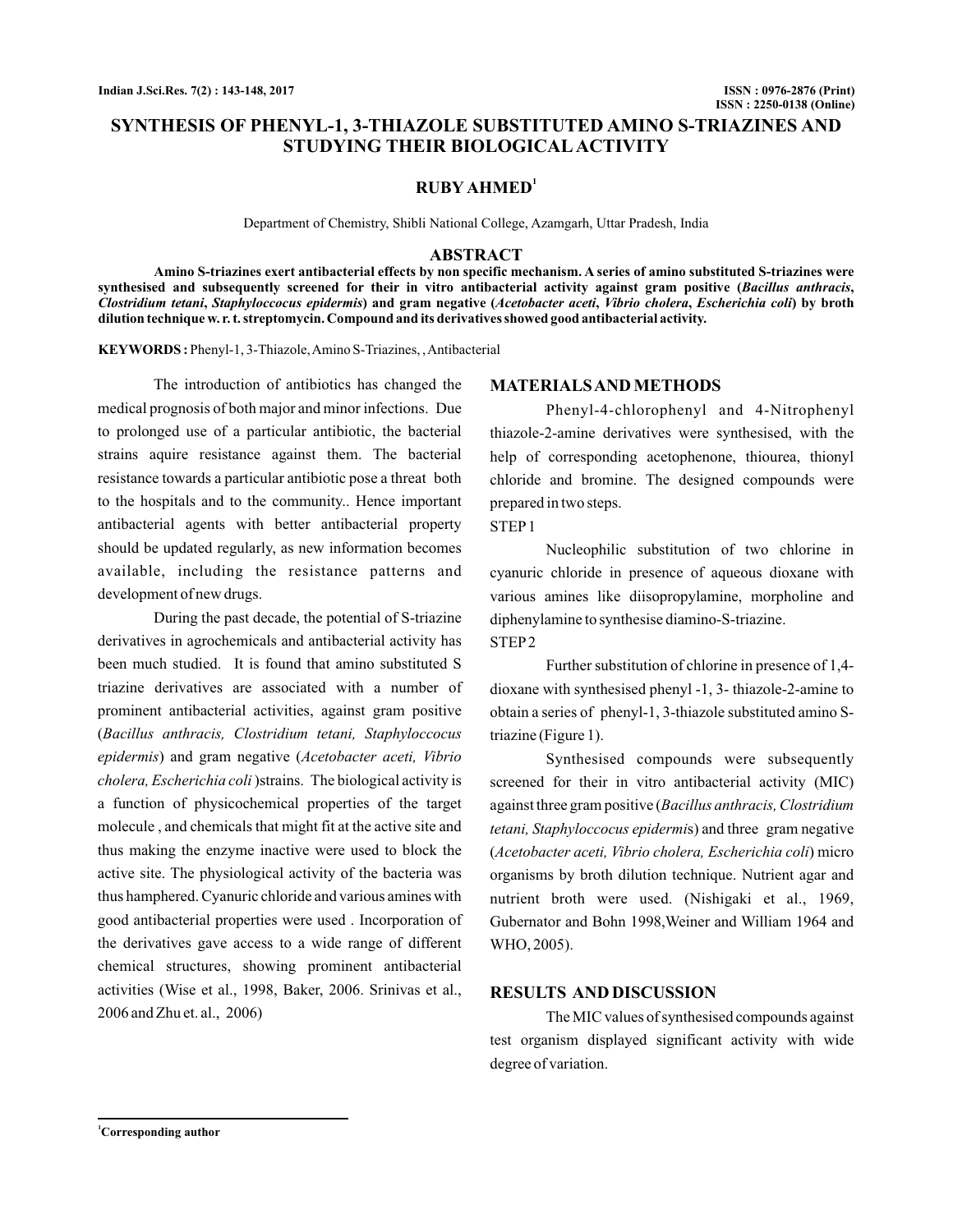#### **AHMED : SYNTHESIS OF PHENYL-1, 3-THIAZOLE SUBSTITUTED...**



# **Figure 1 : Synthesis of Phenyl-1, 3-thiazole Substituted Amino-[1,3,5]-triazine**

Data from these experiments was combined for MIC over control Streptomycin. The series of compounds have displayed good antibacterial results . Amongst them compound 2a and 3a were found equipotent to Streptomycin. Compound 3a have shown great activity. A decreased activity was reported in case of compound 1c . Rest of the compounds showed substantial to weak activity.

Similarly greater to moderate activity was reported in case of S-triazine derivatives. Compound 3a showed prominent activity against Bacillus anthracis and Clostridium tetani. Rest of the compounds were found to have good activity to moderate activity against various strains of both the gram positive and gram negative strains of bacteria.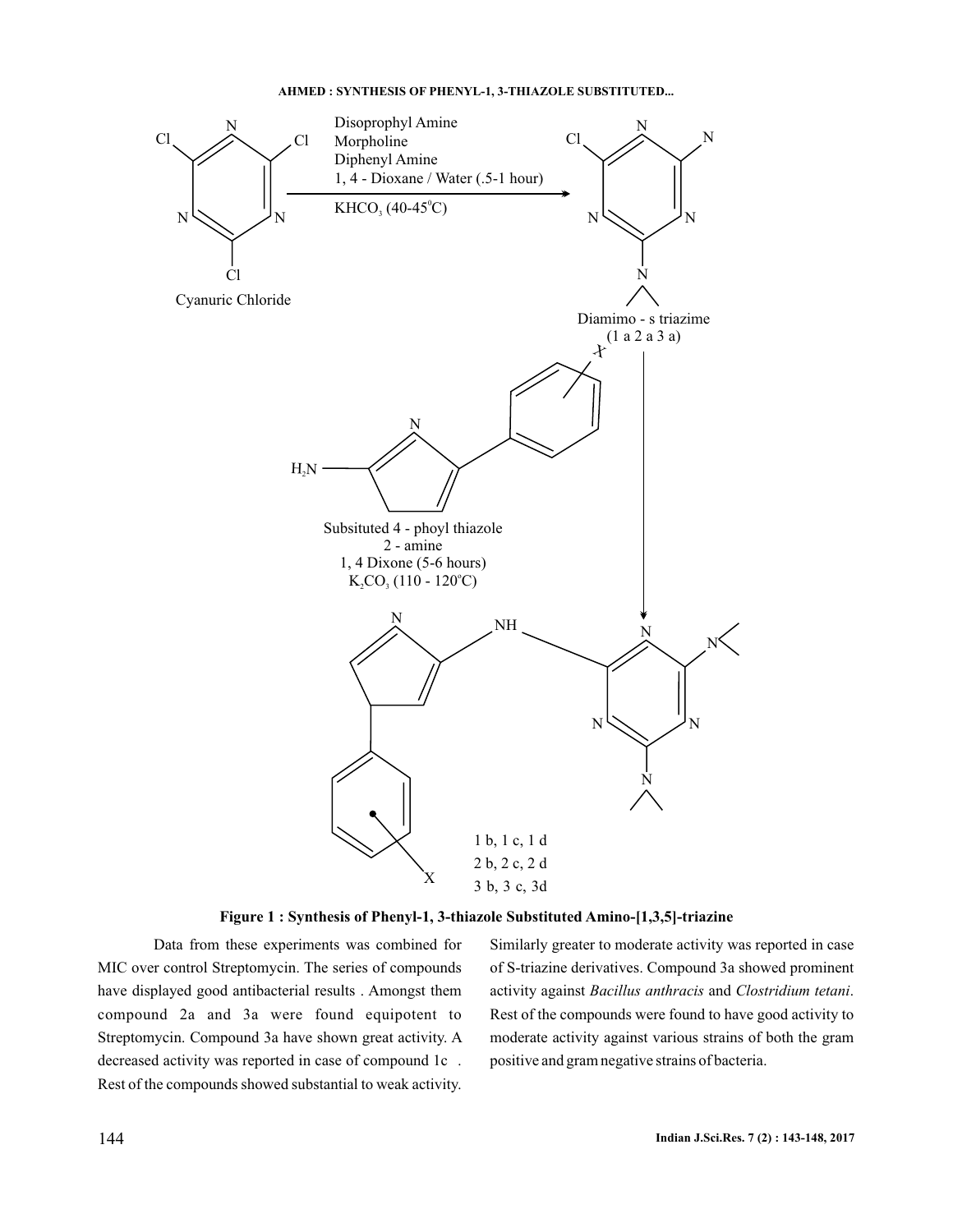| Compound        | <b>Bacillus</b> anthracis | Clostridium tetani   | Staphyloccous epidermis<br>$MIC$ ( $\mu$ $g$ /ml) | Acetobacter aceti    | Vibrio cholera  | Escherichil coli |
|-----------------|---------------------------|----------------------|---------------------------------------------------|----------------------|-----------------|------------------|
| $\mathfrak{a}$  | $\overline{16}$           | $\infty$             | $\overline{16}$                                   | $\infty$             | $\overline{24}$ | $\overline{16}$  |
| $\frac{a}{1}$   | $\mathcal{Z}$             | 32                   | $\overline{4}$                                    | $\frac{4}{\sqrt{2}}$ | 56              | $\mathcal{Z}$    |
| $\frac{c}{1}$   | 128                       | 64                   | $\mathcal{Z}$                                     | 128                  | $\mathcal{Z}$   | $\frac{1}{4}$    |
| $\frac{1}{1}$   | $\Theta$                  | 32                   | $\mathcal{Z}$                                     | 32                   | $\frac{48}{5}$  | $\mathfrak{L}$   |
| 2a              | ${}^{\infty}$             | 3                    | $\infty$                                          | $\infty$             | $\overline{16}$ | $\overline{24}$  |
| $\frac{1}{2}$   | $\Theta$                  | 32                   | $\overline{24}$                                   | $\overline{40}$      | $\frac{48}{5}$  | 56               |
| 2c              | 32                        | $\frac{4}{\sqrt{2}}$ | $\overline{24}$                                   | $\overline{24}$      | $\overline{24}$ | $\frac{1}{4}$    |
| 2d              | $\overline{4}$            | $\frac{1}{4}$        | 32                                                | 32                   | $\overline{4}$  | $\overline{4}$   |
| ß<br>$\epsilon$ | 4                         | 4                    | $\infty$                                          | 4                    | $\overline{24}$ | $\overline{16}$  |
| م<br>و          | $\overline{24}$           | $\overline{16}$      | $\overline{24}$                                   | 32                   | $\overline{16}$ | 32               |
| 3c              | $\overline{16}$           | 32                   | 32                                                | $\overline{24}$      | $\overline{24}$ | $\overline{24}$  |
| 3d              | $\overline{24}$           | $\overline{16}$      | $\overline{24}$                                   | $\overline{16}$      | $\overline{24}$ | $\overline{16}$  |
| Streptamyim     | $\infty$                  | 4                    | $\infty$                                          | $\mathcal{L}$        | $\mathbf 2$     | $\mathbf 2$      |

Table 1: In vitro Antibacterial Activity of the Synthesized Compound **Table 1 : In Antibacterial Activity of the Synthesized Compound** *vitro*  $\Gamma$ 

# **AHMED : SYNTHESIS OF PHENYL-1, 3-THIAZOLE SUBSTITUTED...**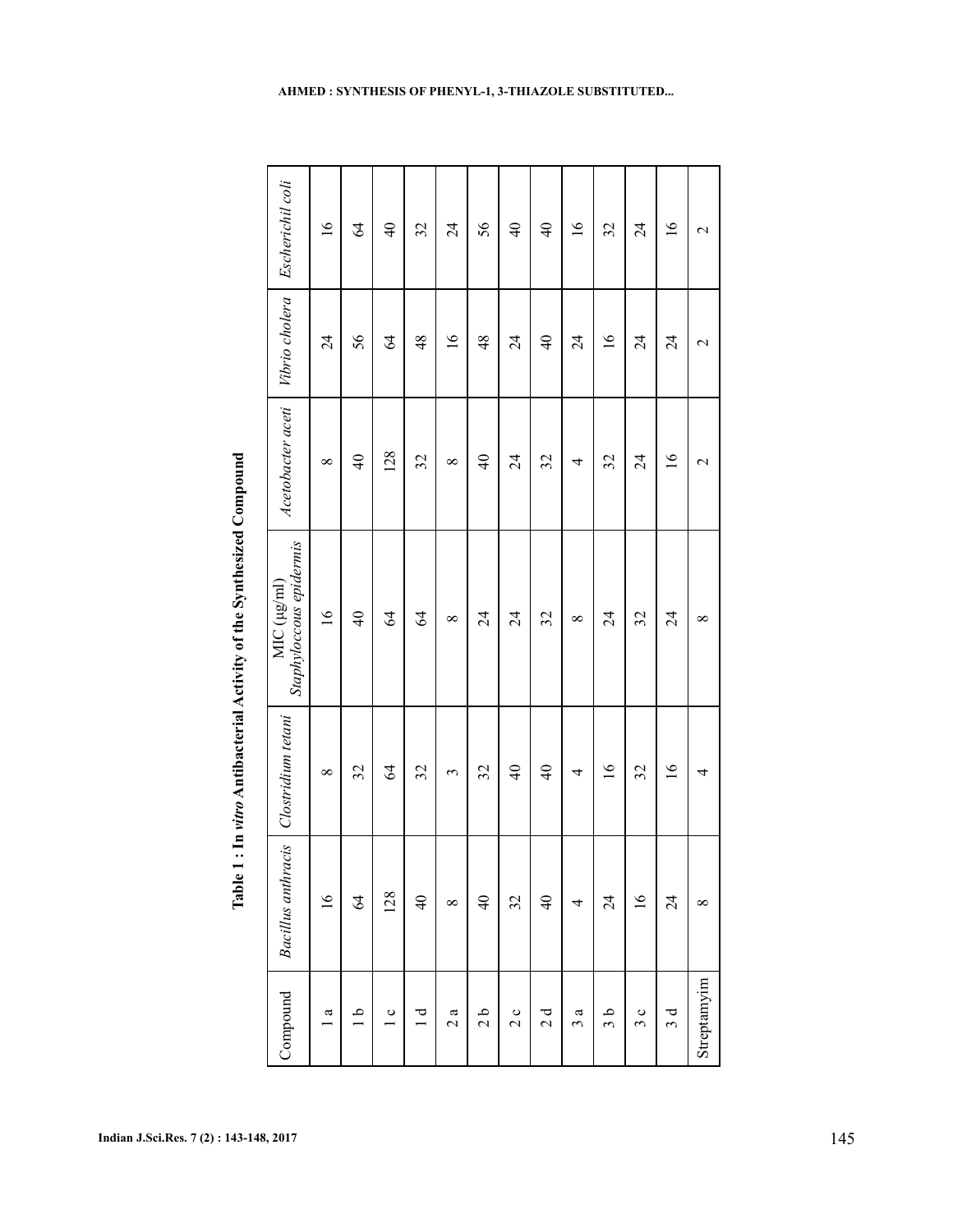

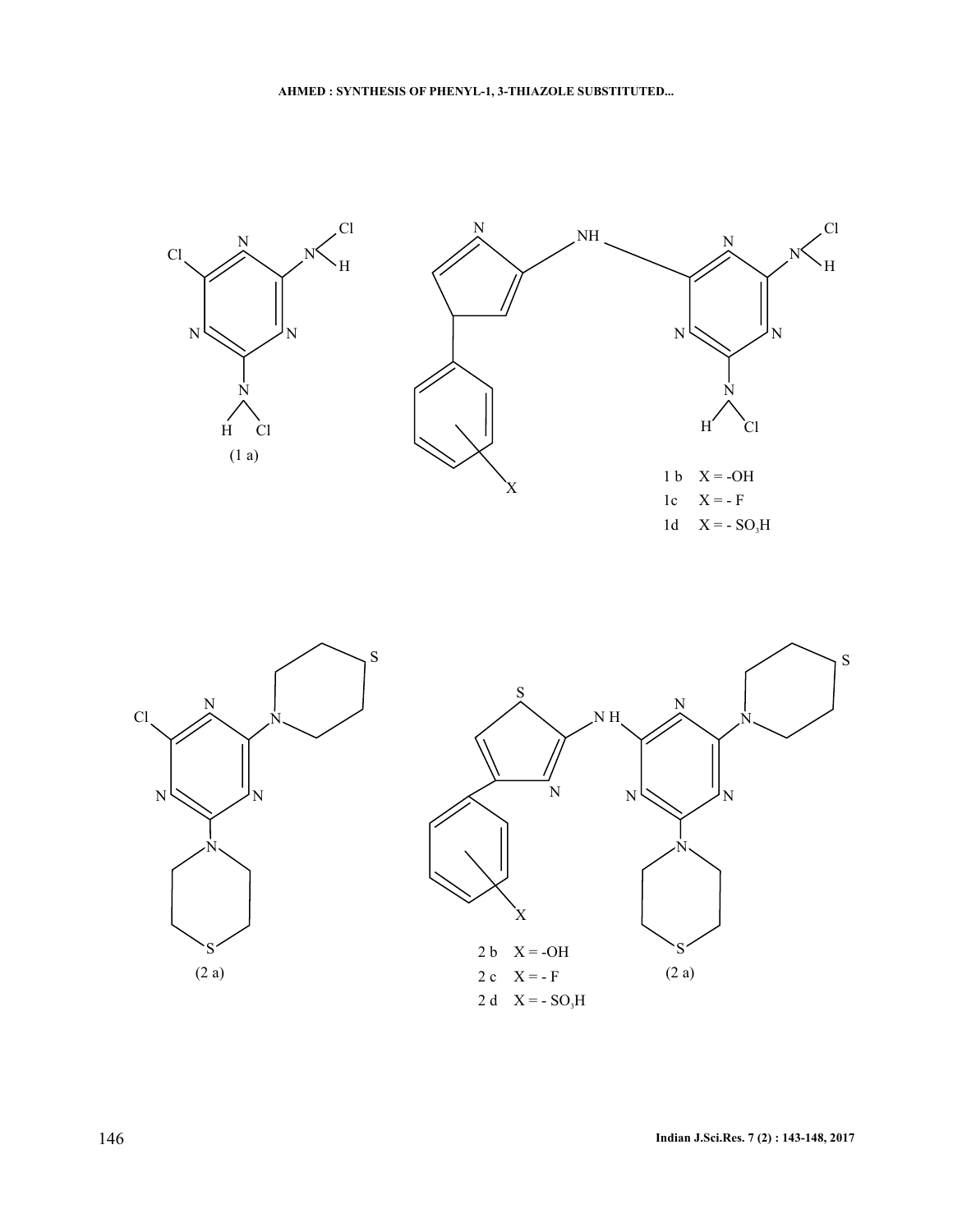

**Figure 2 : Phenyl-1, 3-thiazole Substituted Amino-[1,3,5]-triazine**

Several other substituents will be synthesised in future and their antimicrobial activity will be further explored (Blotny 2006).

Areview of the data revealed that compounds having fluoro group in thiazole skeleton showed maximum antibacterial activity for gram positive bacteria. This is because of good bonding of fluoro group with the target. Thiazole substitutes S-triazine derivatives emphasised the importance of incorporating lyophilic groups. All of the biologically active substituted amino-S-triazine derivatives show lyophilic traits.(Metwally et al., 2004,Yamaguchi et al.1999, Dikey et al., 1959 and Modha et al., 2001; Wise et al., 1990).

Series of Synthesised Phenyl-1,3-thiazole SubstitutedAmino-s-triazine (Figure 2).

In Vitro Antibacterial Activity of the Synthesised Compounds (Table 1).

### **REFERENCES**

- Barker J. J., 2006. Antibacterial drug discovery and structure based design. Drug Discovery Today 11: 391-404.
- Blotny G., 2006. Recent applications of 2,4,6-trichloro-1,3,5-triazine and its derivatives in organic synthesis. Tetrahedron **62**: 9507-9522.
- Critically important antibacterial agents for human medicine for risk management strategies of nonhuman use, a report of a WHO working group consultation, Canberra, Australia, 15-18 February 2005.
- Dickey J. B., Torne E. B., Bloom M. S., Moore W. H., Hill H. M. and Heynemann H., 1959. Azo Dyes from Substituted 2-Aminothiazoles. J. Org. Chem. 24, 187-196.
- Gubernator K. and Bohm H. J., 1998. Structure-Based Ligand Design, Methods and Principles in Medicinal Chemistry. Wiley-VCH Publishers, Weinheim, : 15-95.